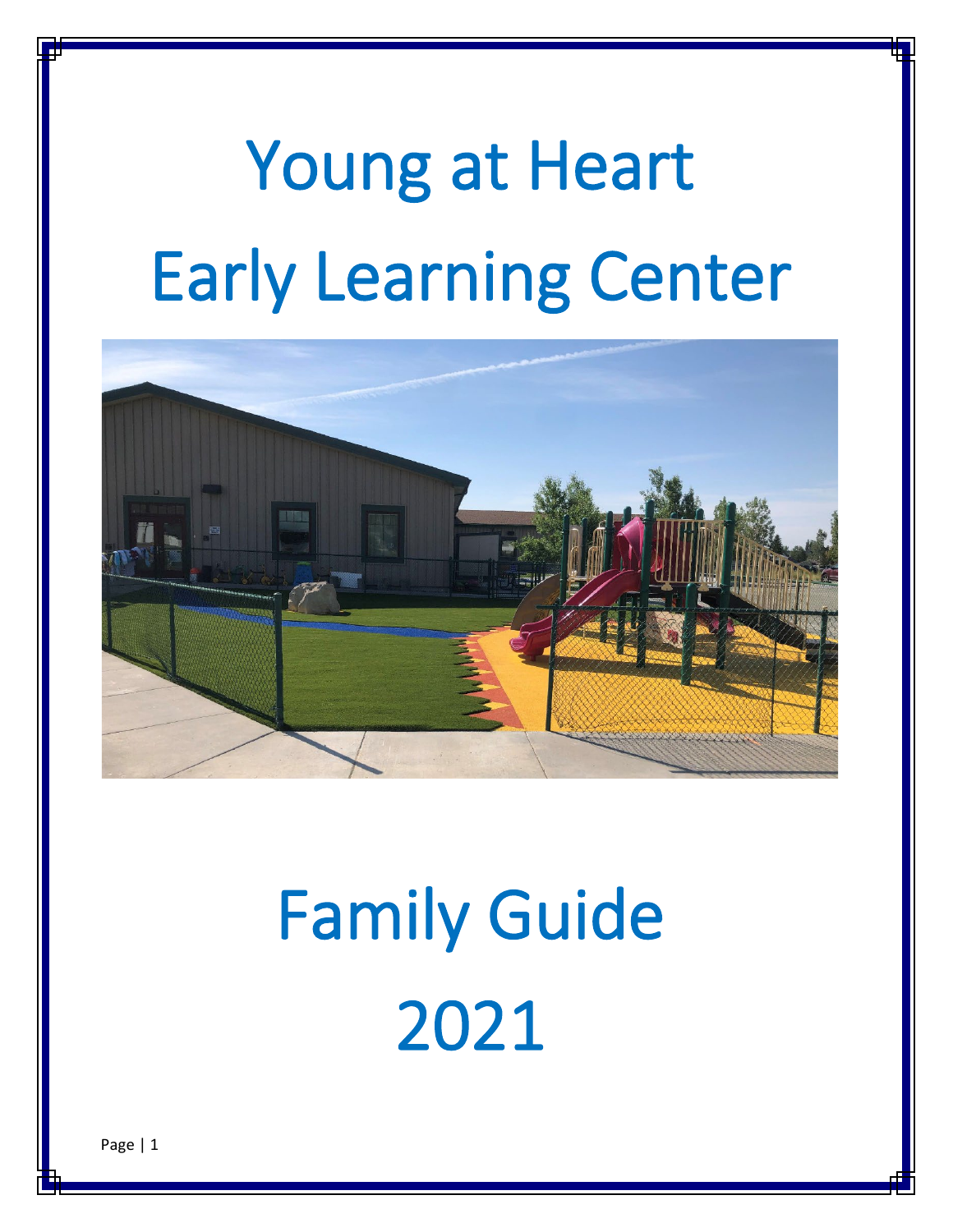# Table of Contents

| Welcome from the Director              | Page 3     |
|----------------------------------------|------------|
| <b>Center Information</b>              | Page 4     |
| Tuition and Fee Information            | Page 5     |
| Communication                          | Page 6     |
| <b>Conflict Resolution</b>             | Page 6     |
| Positive Guidance                      | Page 6     |
| Safety                                 | Page 6-7   |
| Health & Illness                       | Page 7-8   |
| Symptoms                               | Page 8     |
| <b>Medication Policy</b>               | Page 8     |
| Allergies                              | Page 8     |
| Menus                                  | Page 9     |
| Bottles, Sippy Cups & Pacifiers        | Page 9     |
| Diapers                                | Page 9     |
| <b>Potty Training</b>                  | Page 9     |
| Accidents                              | Page 10    |
| <b>Biting</b>                          | Page 10    |
| <b>Mandated Reporting</b>              | Page 10    |
| Registration, Tuition & Fees           | Page 10-11 |
| Drop-off & Pick up                     | Page 11    |
| Absence                                | Page 11    |
| Photos & Videos                        | Page 11    |
| Diversity & Confidentiality            | Page 11-12 |
| Babysitting by Staff                   | Page 12    |
| Suspending or Discontinuing Care       | Page 12    |
| <b>Family Behavior</b>                 | Page 12    |
| Safety of the Center                   | Page 12    |
| Things to bring on 1 <sup>st</sup> Day | Page 13    |

# PROOF OF IMMUNIZATIONS IS REQUIRED BEFORE CHILD'S FIRST DAY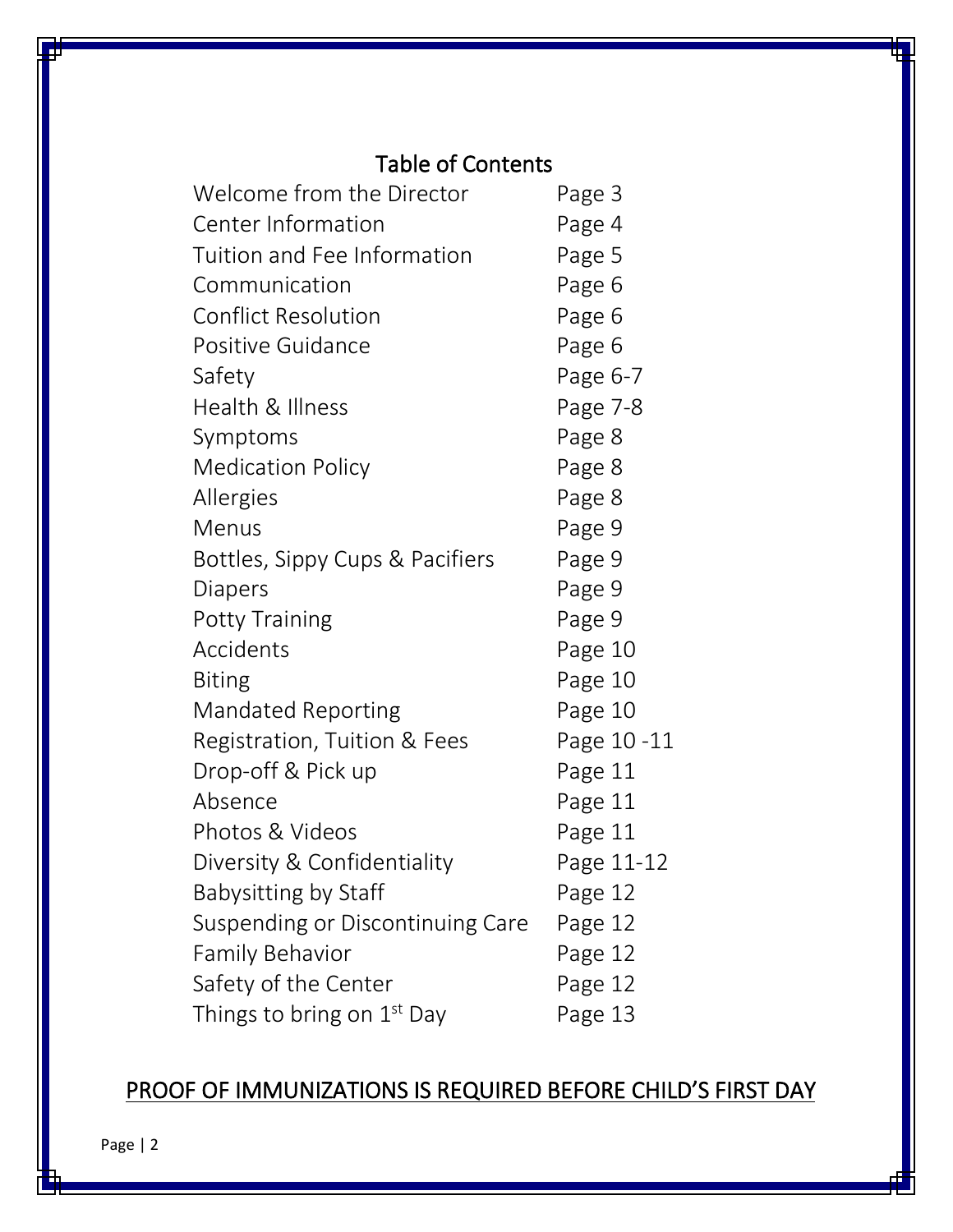# Dear Families,

Welcome to the Young at Heart Early learning Center. As an educator and parent, myself, I understand the importance of wanting a caring, loving, and nurturing environment when it comes to your child's daily care.

My goal as the director is to provide a welcoming, safe, and developmentally appropriate environment for your child and family. I began my career at the Young at Heart Early Learning Center in October of 2010, as a teacher in the Two's classroom, then the Preschool Classroom, followed by the Program Coordinator and finally as the Director. To pursue my education, I chose online and distance learning while working. In 2014, I graduated from Mayville State University earning a Bachelor of Arts in Early Childhood Education specializing in Administration. In September of 2015, I graduated from Capella University earning a Master of Science in Education specializing in Early Childhood Education. Learning has always been my passion; I am always trying to find ways to stay up to date on childcare and education to provide better education services to the families in our center. In June of 2021 I was elected to serve on the Early Childhood State Advisory Council for the State of Wyoming.

With the help of my staff our goal is to create a positive relationship with all families and to instill a love for learning in your child. I genuinely believe that early education is the most crucial time in a child's life. We are committed to build a relationship of trust, respect, and mutual understanding to focus on what is in the best interest of your child. We are excited for both the challenges and rewarding moments that we will spend with your children.

Please feel free to stop in and have a conversation with me about any concerns that you may have. We are here to serve you and your family; we want your experience with the Young at Heart to set you on the right track for the rest of your child's education.

Early childhood Education has always been a passion of mine, I look forward to continuing my career serving families at the Young at Heart. I will always offer an open-door policy for any questions, comments, concerns, or suggestions. Thank you for choosing the Young at Heart Early Learning Center.



Sincerely,

Brianna Romero

Brianna Romero

Director of ELC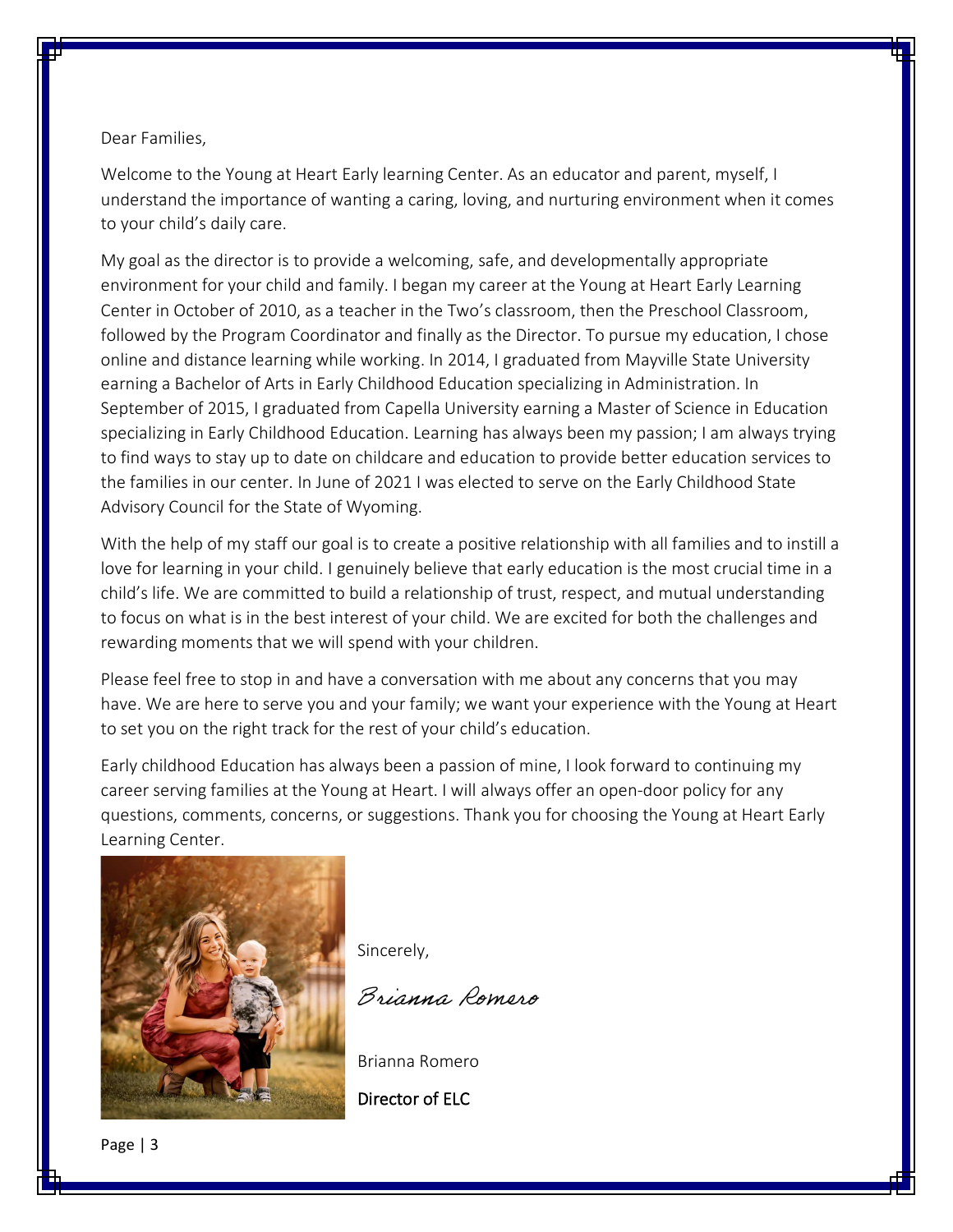2400 Reagan Ave Rock Springs, WY 82901

# Hours of Operation

Monday-Friday

6:30 a.m. – 6:00 p.m.



# Center Telephone

307.382.0662

Center Fax

307.382.0682



## Teacher-Child Ratio

| 1:4  |
|------|
| 1:5  |
| 1:8  |
| 1:10 |
| 1:12 |
|      |

#### **Meals**

Nutritious breakfast, lunch and afternoon snack provided daily.

# **Highlights**

Strong partnerships with parents, the use of emergent curriculum, indoor gross motor space, developmentally appropriate learning environments, an "Open Door" policy welcomes parents of enrolled children to visit at any time. The center has been custom designed to fully meet the childcare and educational needs of young children and to maximize learning, ensure safety, while providing a fun nurturing environment.

# **Directions**

Located on the west side of Young at Heart Community Center, at the corner of Reagan Avenue and Sweetwater Drive.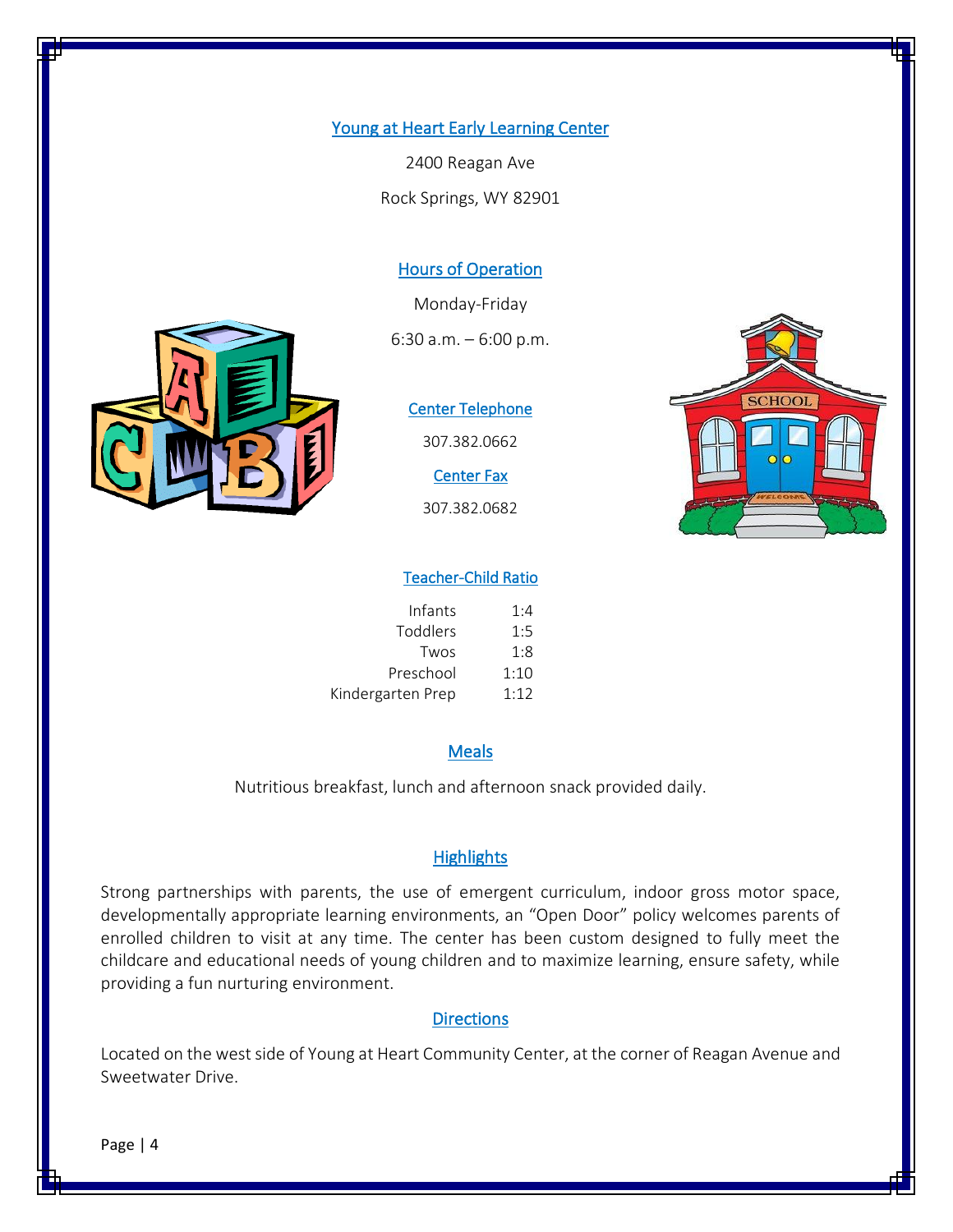Monthly Child Care Rates 2400 Reagan Ave., Rock Springs, WY 82901 307-382-0662 Open 6:30 a.m. to 6:00 p.m.

Full day without a lunch Full day with a lunch

| <b>Toddlers</b> |             | Two's /Threes |       |            |       |
|-----------------|-------------|---------------|-------|------------|-------|
| $M-F$           | <b>IMWF</b> | T/TH          | $M-F$ | <b>MWF</b> | T/TH  |
| \$916           | \$602       | \$417         | \$872 | \$571      | \$395 |
| \$926           | \$612       | \$427         | \$917 | \$603      | \$417 |

Full day without a lunch Full day with a lunch

| Preschool |            | Kindergarten Prep |       |            |       |
|-----------|------------|-------------------|-------|------------|-------|
| $M-F$     | <b>MWF</b> | T/TH              | $M-F$ | <b>MWF</b> | T/TH  |
| \$850     | \$558      | \$386             | \$821 | \$541      | \$377 |
| \$905     | \$590      | \$408             | \$876 | \$573      | \$399 |

Morning 8:30-12:00 Afternoon 2:15-5:15

| Preschool |       | Kindergarten Prep |       |            |       |
|-----------|-------|-------------------|-------|------------|-------|
| M-F       | lMWF  | T/TH              | $M-F$ | <b>MWF</b> | т/тн  |
| \$467     | \$308 | \$215             | \$467 | \$308      | \$215 |
| \$353     | \$233 | \$163             | \$353 | \$233      | \$163 |

Morning session includes lunch and snack

Afternoon session includes snack

We are closed the following Holidays:

- New Year's Eve and New Year's Day (December 31, 2021 & January 3, 2022)
- President's Day (February 21, 2022)
- Spring Holiday (April 15, 2022 & April 18, 2022)
- Memorial Day (May 30, 2022)
- Independence Day (July 4, 2022)
- Labor Day (September 5, 2022)
- Thanksgiving Day and the day after Thanksgiving (November 24 & November 25, 2022)
- Christmas Eve and Christmas Day (December 23 & December 26, 2022)

On additional holidays that are in question, a sign-up sheet will be on the door of each classroom. If your child needs care, you are responsible for signing your child up for that day. Administration has the authority to close for additional days if enrollment is expected to be low.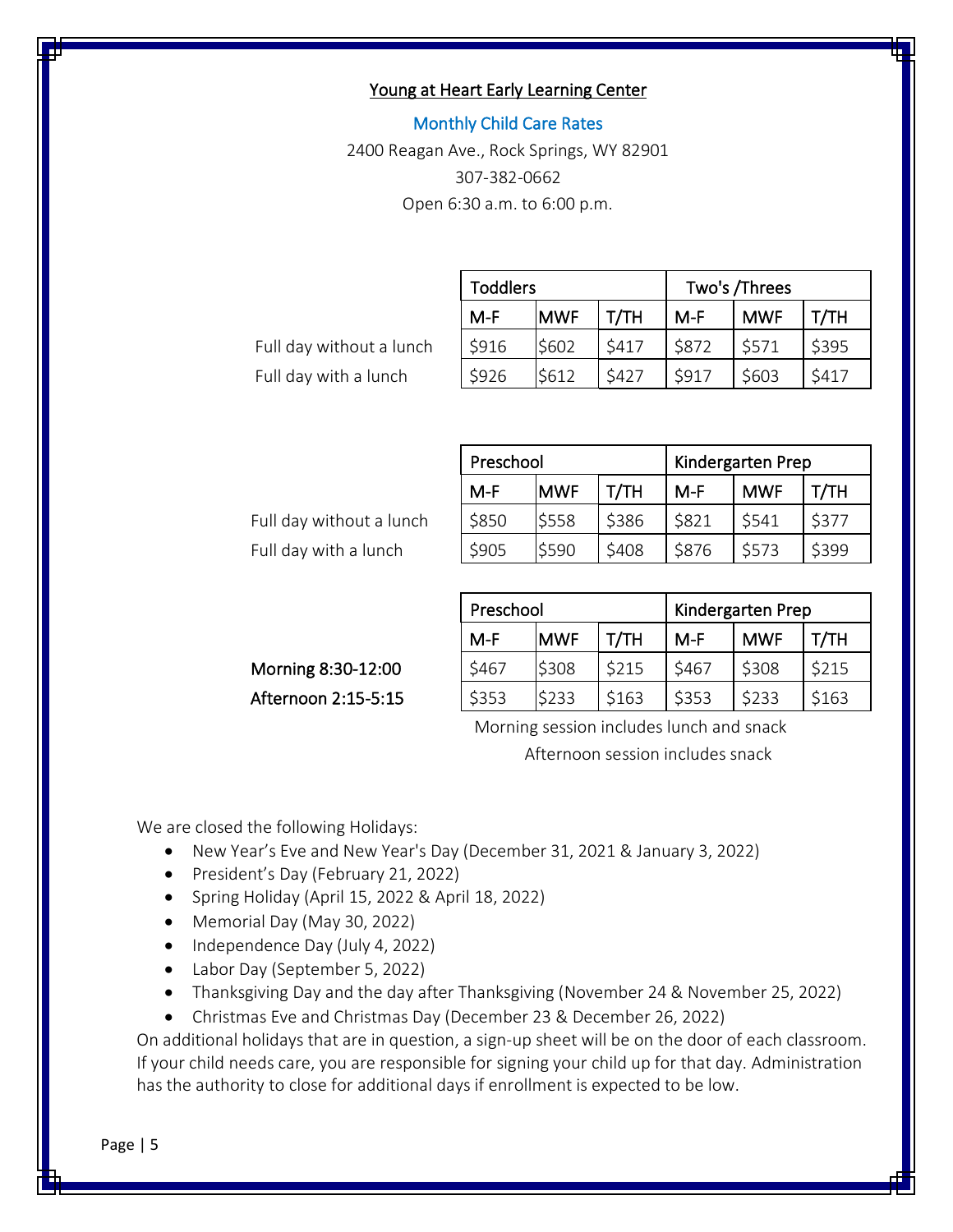#### **Communication**

We are committed to communicating your child's experiences and development in many ways. These include but are not limited to daily posts in our app, emails, notes home, phone calls, texts messages, documentation boards, and parent teacher conferences.

Each classroom will have lesson plans, an academic calendar, and the daily schedule in the app. This enables the teacher to communicate what the class has planned in their week. This also helps the teacher notify parents of activities that are coming up. Notices are posted on the Facebook page, our app, and outside the doors to keep families informed of dates or events.

E-mails are always welcomed and is a tool that can help provide communication between the Director and families. Pictures of your child, newsletters, or important notices will be sent via e-mail, or on the app. Please keep the center updated of your current e-mail address.

Each child is designated a take home file. This file can be found in your child's classroom and will contain important notices and dates to remember, notes from your child's teacher, evidence of learning, flyers, etc. Please make sure you check this file daily so you will be well informed.

You have the right to review our center's history of compliance and complaint history from the Wyoming Department of Family Services. This includes licensing reports, health inspections, and fire inspections. You may also review staff qualifications at any time. You may also request to see records through the Wyoming Department of Family Services, they can be reached at 307.325.2501.

#### Conflict Resolution

We strive to create an environment of respect, tolerance, and clear communication. Conflicts can arise in a group environment, but the center commits to a quick resolution of problems through communication and finding a solution that best resolves the issue. If such an occurrence happens, please communicate with our child's teachers, and the Director.

#### Positive Guidance

As your child strives for independence, understanding and self-control, they will also test limits and explore and experiment with behaviors and consequences. This is associated with your child understanding the world they live in. Our center focuses on positive guidance. The teachers will model appropriate behavior, create a "yes" environment and encourage good behavior; set rules and expectations so that all the children will understand what is expected of them; provide children with choices to accomplish a task or behavior; and build the child's self-esteem and self- worth. In times of aggression, we ask the families to be involved with the teachers and Director to establish a plan to support the child and their choices. An incident report will be provided to you with a description should any aggression occur. Physical or corporal punishment will not be used in our center. Food will not be used regarding discipline or rewards with the children.

#### Safety

We strive to maintain a clean and safe environment for your child. Our staff goes through a thorough hiring process. Young at Heart Early Learning Center requires a criminal background check via fingerprints, a Wyoming Central Registry check, and TB Tests. Our teachers are required to have CPR and First aid and follow the Wyoming Childcare licensing requirements (blood borne pathogens fire safety, sanitation, and child abuse), Wyoming Foundations & Guidelines, as well as have 15 hours of continuing education each year.

We have a security system in place, you will be required to enter a code to enter our center. If a guest needs to enter our center, they will be buzzed in, and will need to go into the office immediately after entrance.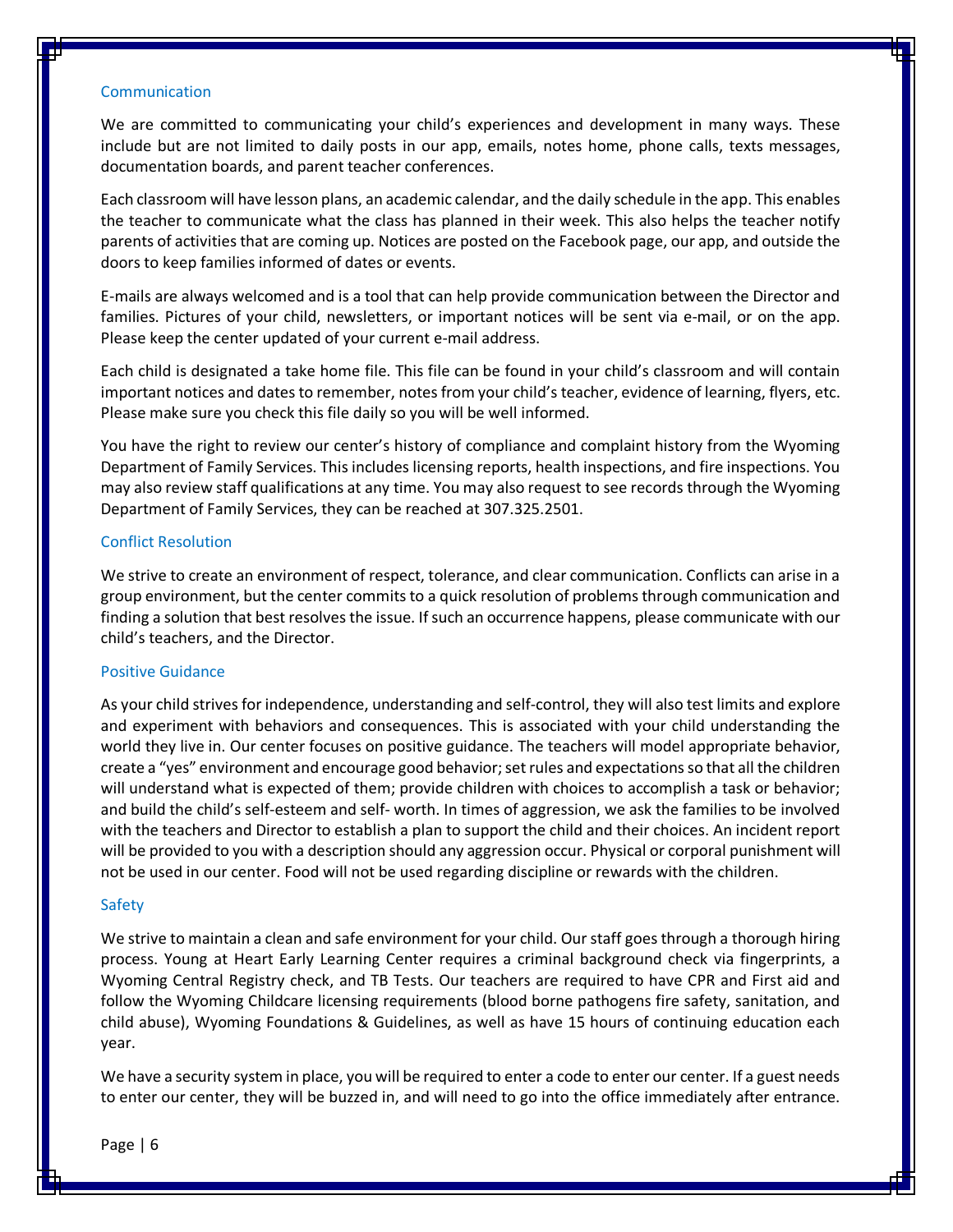**Do not share your code with others.** This will help us maintain a safe and controlled environment for your child and others. If you have someone who will be picking up your child, please let the office know, and instruct your guest to come to the office. Please be sure your guest is on your child record form or that you have notified the center in writing of who will be picking up your child. Your child will not be released to this guest otherwise. Please do not let others enter the center behind you as you are coming in.

Our evacuation plan is as follows: if there is such a time where we are required to evacuate and there is no imminent danger, we will be evacuated to the Senior Center. If there was a disaster that would endanger children and staff, we would evacuate to the **Rock Springs Recreation Center**. Each classroom is equipped with supplies, first aid kits, medical information, and emergency contacts for each child.

We also have several evacuation plans in place in the event of a fire. Each month we do a mock fire drill, encouraging the children not to be frightened, and to know what to do in the case of an emergency.

### Health and Illness

Each classroom is sanitized at least once a day. Toys that have been mouthed will be sanitized immediately. Sheets and mats will be washed once a week to be cleaned and sanitized. Blankets and water cups will be sent home on your child's last day of the week. Diapering surfaces are cleaned and disinfected after each use. Toiles, toilet seats, and flushing handles will be cleaned and sanitized daily, and whenever there is contamination visible. Table surfaces and chairs are cleaned and sanitized before and after each use. A bleach solution is made up each morning for cleaning and sanitizing surfaces, as well as new wash clothes available for usage.

If our center is notified of a suspected or confirmed **reportable disease**, it is our legal responsibility to notify the Public Health Department, as well as the State licensing representative. These authorities may require specific information or require us to take preventative measures. If there is an incident involving a reportable disease, we will post notices on the entrance to each classroom, on the front doors, and will send information via e-mail as soon as possible. You will find an information sheet about the contagion at the check in and out center. We will do our best to sanitize, and prevent outbreaks, but do realize that these can come in from outside sources. If your child shows signs of being sick and contagious, please keep your child home, and notify the center so that we can perform a thorough cleaning to that classroom, and notify the right authorities as well as other parents if necessary.

Examples of reportable illnesses include, but not limited to:

- Bacterial meningitis Measles
- 
- 
- COVID-19 Pertussis
- 
- Influenza Rabies
- 
- Chicken Pox Meningococcal Infection
	-
- Diphtheria Poliomyelitis
	-
	- Hepatitis A Rubella congenital and non-congenital
		- Tetanus, and any cluster/outbreak of illness

Mild illnesses are common among young children. Infections will spread before some symptoms show in a child's health. If your child should feel ill, we will do our best to make him/her feel comfortable, but there are times when we will have to contact the family to come and pick your child up. If you are contacted, please come within a thirty-minute period.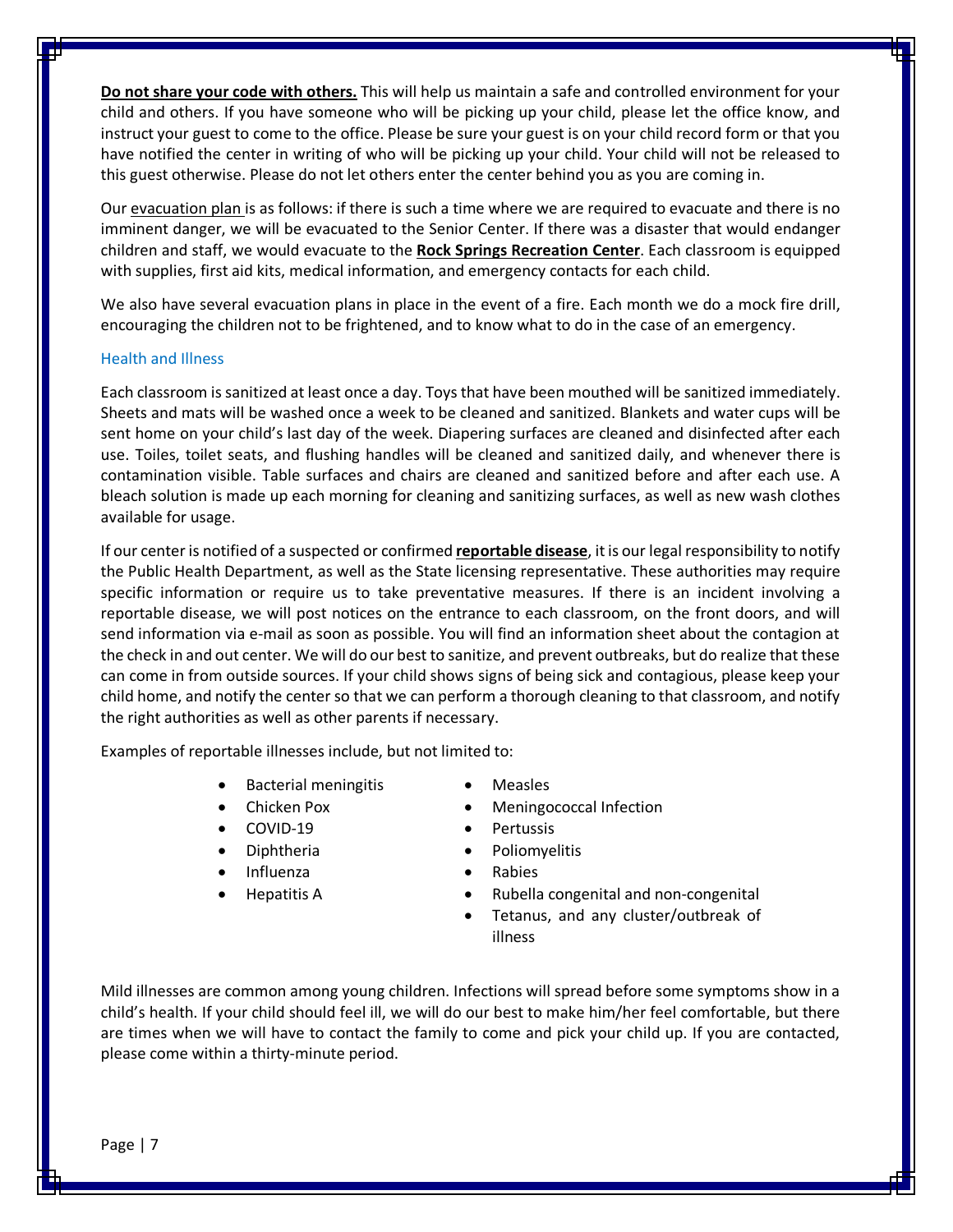**If your child shows symptoms of being ill or not feeling well, please keep them home. If these symptoms develop during your child's day, we will contact you to take them home. Below are some examples of reasons to keep your child home or why they may be sent home during the day, it is not all inclusive** 

- An illness that prevents the child from participating comfortably.
- An illness that is contagious and can spread to others.
- Fever of 101° or higher, signs of vomiting, sore throat, excessive diarrhea, lethargy, irritability, constant crying, or having difficulty breathing.
- Children should not return to care until they are symptom free and able to participate in the activities as usual. If a child has been placed on antibiotics, they may return to the center 24 hours after receiving the first dose.

If you have any questions about a communicable disease, please review the Center for Disease Control and Prevention web site at [www.cdc.gov.](http://www.cdc.gov/)

#### Medication Policy

Our facility does not administer prescribed or homeopathic medications to children. As a parent, you are welcome to come in to do this. The medication cannot remain here nor be stored here. Each child's registration paperwork contains a form to approve the following topical ointments: diaper rash cream, sunscreen, cortisone creams, lip treatments, teething gels and other remedies, and antibiotic creams and ointments. Unless otherwise necessary, we use a community sunscreen system. We ask each family to provide a bottle of sunscreen at the beginning of summer. If your child has skin sensitivity, please make us aware and we will make necessary accommodations.

All topical over the counter medications need to be brought to the center by the family with your child's name written on the original container displaying the expiration dates. We will not administer any oral over the counter medications, including but not limited to Tylenol, cold medicine, etc.

Please give the Director a copy of all **current immunizations**. Current medical information will be required at enrollment for the health and safety of your child and others. The center will be updated these records annually. Best practice is to bring a current copy of immunizations after each immunization appointment.

#### Allergies

Parents are expected to notify the Director if you child has a **food or an environment allergy.** An allergy list will be posted in each classroom and in the kitchen with the child's name, picture, and allergy. This will assist the teaching staff in identifying children with allergies but cannot eliminate the possible exposure to an allergen. Our center is "peanut conscious" and carefully monitors foods and tries to avoid peanut and peanut products. It is impossible to eliminate all risks of food allergies, to keep children from sharing food, and monitor foods brought in by other children, but every effort will be made. Ultimately, parents will need to decide if group care is appropriate for your child with allergies considering the risks that cannot be eliminated. The center offers snacks and lunches. **Menus** are posted in each room and on the app.

#### **Menus**

Health and development are important for each child. Meals are prepared by the Young at Heart Community Center as well as our center cook. Whole milk is served in the Toddler room, and all other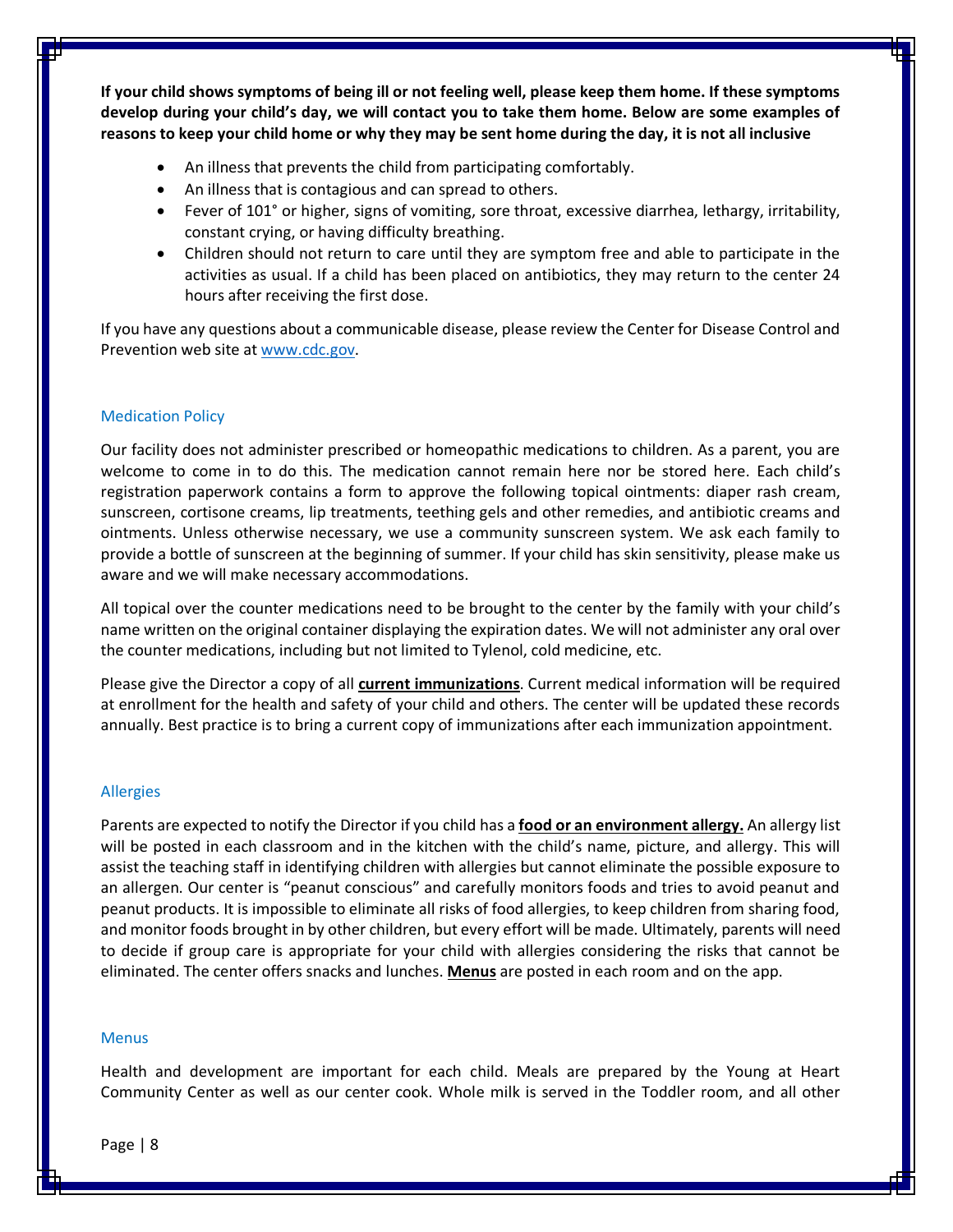classrooms receive 2% or skim milk, milk is served with breakfast and lunch. A light breakfast snack is served at 8:30 a.m., lunch is at 11:00 a.m., and afternoon snack is at 2:15 p.m. Children can bring a sack lunch that **does not require refrigeration or need to be microwaved.** Menus are posted in each classroom and on our app.

#### Bottles, Sippy Cups, and Pacifiers

Bottles may be used for children under the age of 12 months. If your child requires something different than whole milk, please bring products labeled with your child's name. As per licensing, these bottles will be labeled again and color coded. If your child drinks breast milk, please bring in labeled bottles including the date. Our toddlers' class is equipped with bottle warmers. Microwaves will not be used to warm bottles up. Left over milk in bottles will be discarded after one hour, eliminating the possibility of contamination Children will be fed food with a spoon, and not from a bottle. This is to eliminate a choking hazard.

As per licensing regulations, your child will not sleep with a sippy cup or bottle. This eliminates a choking hazard.

Pacifiers will be required to have your child's name written on them for health and sanitation reasons. Pacifier clips are not allowed. Teething necklaces are also not allowed.

#### Mother's Room

For all families who choose to use our mother's room, whether it be for formula, breast fed, or exclusively pumping. This room is located through the double doors, to the right in our Art room. In this room we have provided water, some light snacks, phone charger, and sound machine. Please be respectful of all families using this room and pick up after yourself. If this room need attention, please let the Director know. Our hope is to encourage the bond between families and their babies while they are eating. If there is anything we can do to assist you, please notify the Director.

#### **Diapers**

Diapers will be checked at least every two hours and whenever your child has awakened. Diapers are changed promptly when they are soiled or wet. We are powder free center due to the possibility of powder getting into the children's lungs, potentially causing lung damage, and breathing problems. Another option other than baby power would be corn starch. Diapers, wipes, and creams are asked to be brought on your child's first day. Your teacher will notify you when your supplies run short. Unless otherwise necessary, we use a community wipes system. We ask each family to provide a large package of refill wipes each month. If your child has skin sensitivity, please make us aware and we will make necessary accommodations.

#### Potty Training

Potty Trainings should be a positive experience for both you and your child. Research has proven that young children cannot be successful with potty training until they are physically, mentally, and emotionally ready. Children under 24 months are typically not physically ready for potty training, therefore, our two's class is prepared for when your child is ready. We are committed to you and your child to make sure that potty training is carried out in a positive manner when your child's physical and emotional abilities and your concerns are met.

Children will be supervised, encouraged, and the developmental abilities of each child will be considered in this process. Please provide extra clothing for your child to change into. Accidents do occur, and children will not be punished for soiling or wetting their clothes. The teachers will place the soiled clothing into a sealed back and send them home. Please be sure to check with your teacher at pick up to be sure you do not have clothes to take home. You will be notified in the app if you need more clothes, diapers, and wipes.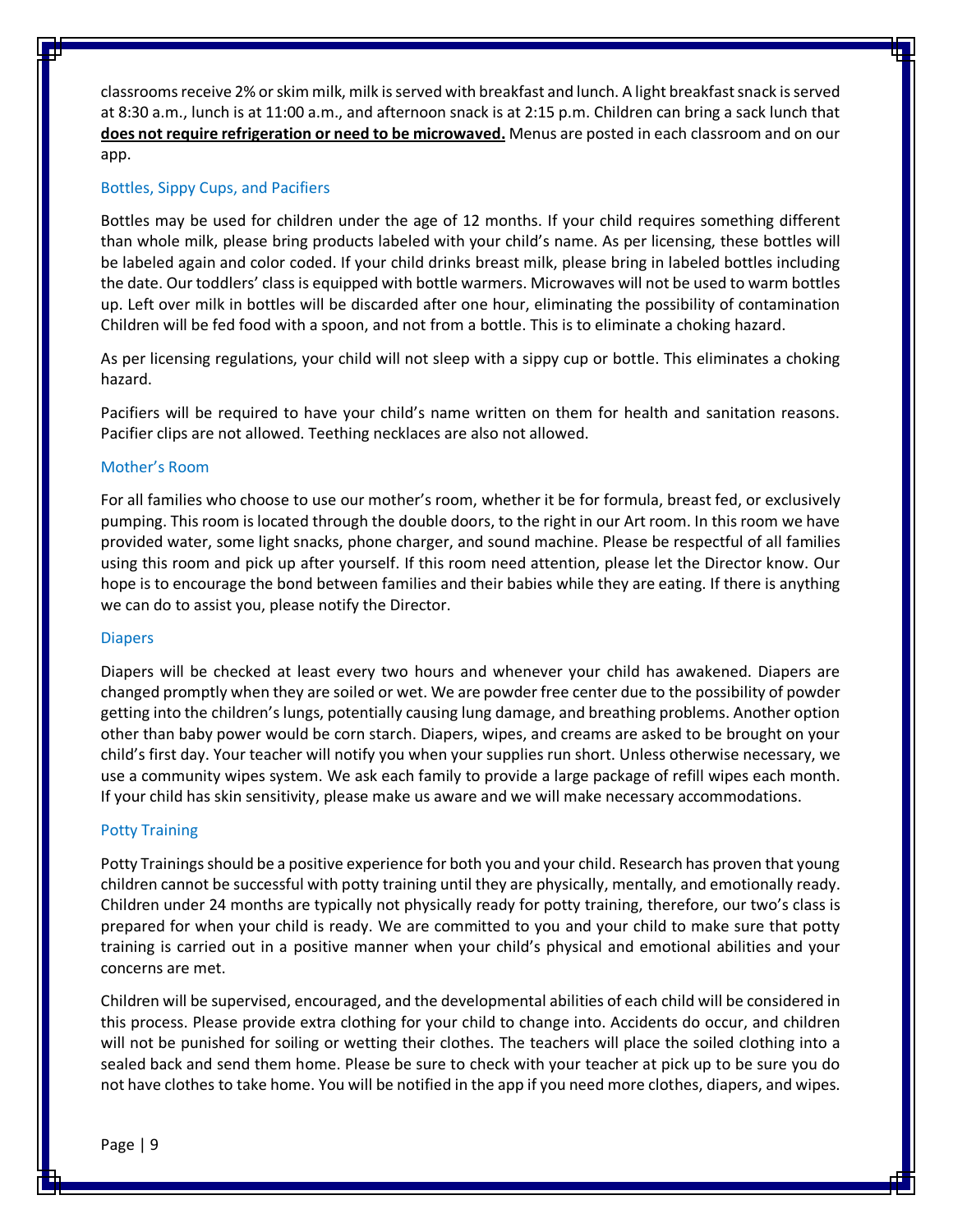#### Accidents

If your child sustains an injury while attending our center, you will receive an incident report. This report will outline what the occurrence was, and what actions were taken. If the injury produces any type of swelling, on face, or needs medical attention you will receive a call from the center. If there is a serious medical incident, your child will be taken to the hospital by ambulance, and you will be contacted.

#### Biting

Biting is commonly seen in Toddlers and Two's. There are many reasons why a child will bite. For example: oral exploration, teething, hunger, tired, lack of awareness that biting hurts, frustration, anxiety, stress, etc. The teacher will try to determine what the triggers are, to see if they can make a change to help the child adjust and not bite. When biting occurs, we do not blame the child or the parent. Biting is a development stage that does not last. When a child is bitten, an incident report will be filled out for the child who got bit, and who bit. This will allow both families to be aware of the occurrence. We will call the family for the child that is bitten. The teachers will wash the affected area of the bite with soap and water and apply an ice pack. For the child who bites, the teachers will redirect the child and talk about choices. Excessive biting will be dealt with on a case-by-case basis and could lead to disenrollment.

#### Mandated Reporting

Wyoming State law requires anyone suspecting child abuse or neglect to report it to the appropriate State authorities or local law enforcement. This is pursuant to Wyoming SS 14-3-205 and 35-20-103. Our staff members are trained in identifying and reporting suspected neglect. The State authorities may determine what actions to take and when to investigate. We will cooperate fully with any investigation and will maintain confidentiality. Protection of your child is our greatest concern.

#### Registration, Tuition, and Fees

Registration forms must be completed online as well as the registration fees and a copy of immunizations before your child may attend. Please remember to let us know of any updates as needed (such as but not limited to phone numbers, emergency contacts, work information, and allergies).

Updated registration is required by licensing on a yearly basis, we ask that you complete this by the end of August. **Tuition is due the 20th of each month prior to services the coming month.** These fees will be due regardless of child's absence form our center. If tuition is past the 25<sup>th,</sup> there will be a \$5 per day late fee until the payment is made in full. If payment is later than one week, we reserve the right to suspend care.

A \$25 fee will be charged for a check returned for insufficient funds. If this occurs, we may require payment by cash for enrollment to continue. Each year, a vacation credit can be applied to your tuition, covering five continuous days of absence from care. This credit must be used in a years' time (January to December), and will be lost if not used within that year. Tuition will not be reduced due to illness or holidays.

Each year, there is a resupply fee of \$25. This enables us to update policies and resupply our center. This is due the last day of August every year when registration paperwork is submitted. Rates will be evaluated each year and have the potential of a small increase. You will be given a thirty-day notice prior to any tuition increase. If a child's schedule changes, you will be required to pay the new rates for that class schedule. Changes can occur only when there is an available position in the desired room. You may withdrawal your child at any time. Please notify us prior to paying your next month's tuition as no refunds will be provided.

#### Drop-off and Pick- up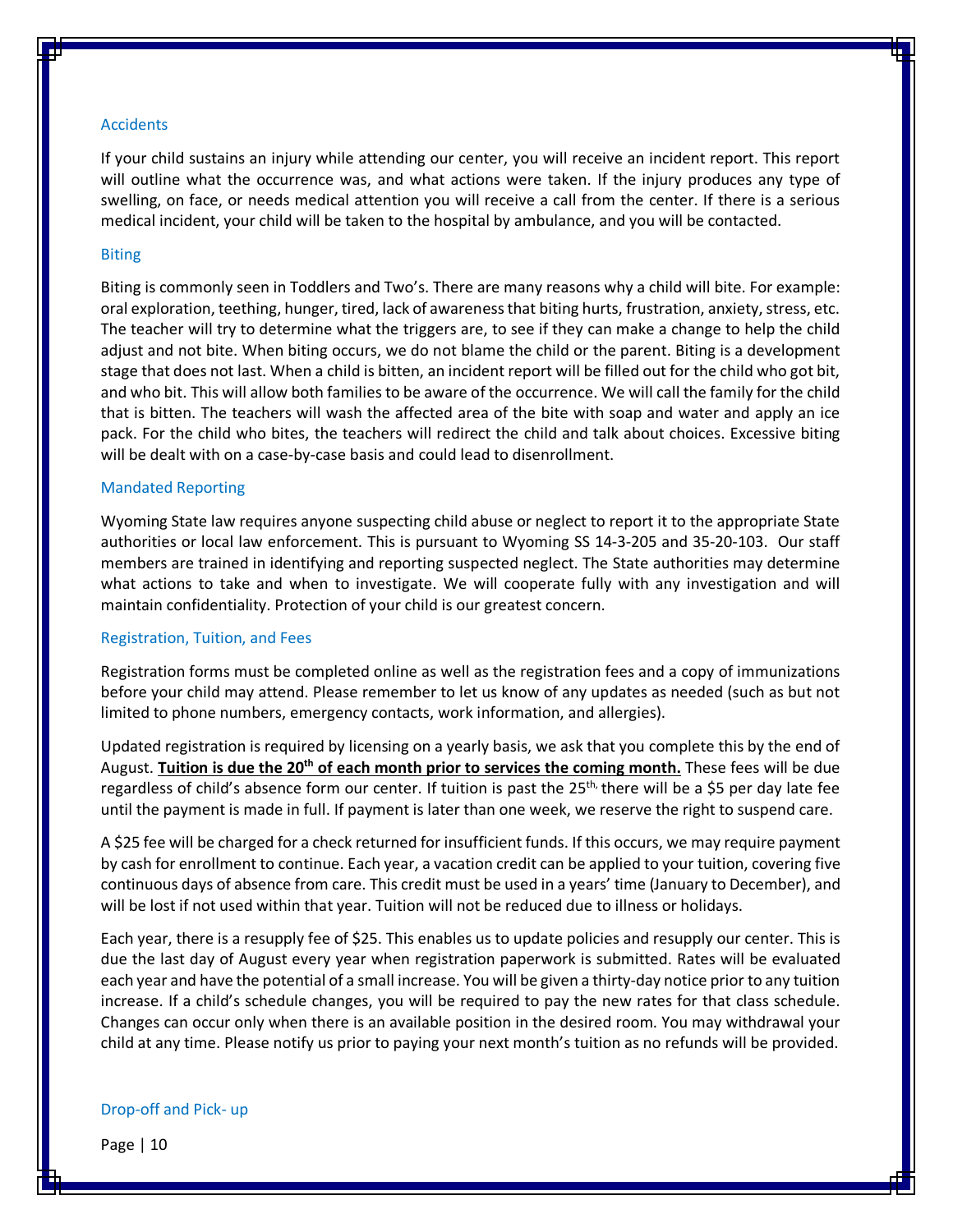Our center is open from 6:30 am to 6:00 pm. Children are required to be picked up at their designated time. It can be stressful for children and teachers when a child is left past their time. We understand there might be some circumstances that arrangements need to be made for. If so, please contact the office to make these arrangements. When your child enters the classroom, they will check them in. Attendance is checked verbally and physically several times a day. When your child is being pick up, the child will sign your child out. Children must always be under direct supervision of a teacher or their family. Children will be released only to their parent, legal guardians, or persons who are on the child release form. Persons not known to the center staff, who are on the list, will be required to show their ID.

## Please do not drop your child off during naptime, it is disruptive to the children sleeping and can be a difficult time for you child to arrive. Plan to bring your child before 11:30 am or after 2:00 pm.

We remain neutral in all custody disputes. Unless there is a custody order, or an active restraining order, we cannot deny a parent or guardian access to his or her child. The center cannot be used as a place of scheduled visitation, or for supervising parent or guardian visits. We are not responsible for your child once they have been checked out.

**If your child is here after our hours of 6:00 pm, there will be a \$1.00 per minute fee attached to your next months tuition**. If this occurs more than once without arrangements, we reserve the right to terminate services.

#### Absence

If your child is going to be absent for the day, please contact us. Our concern is for you child's wellbeing. If your child is sick and has been diagnosed by a doctor that he or she has a contagious illness, please inform us as soon as possible. This will allow us to inform other parents to be on alert for symptoms in their children. If this is the case, please bring in a doctor's release to come back for care.

If your child is absent, you will not be allowed to make up that day on another unscheduled day. **No swapping of days will be allowed**, if you need to use additional day you are not regularly scheduled for please inquire in the office of availably for a drop-in day.

You are allowed one week of vacation credit per calendar year. Child must be absent for consecutive days. Your tuition will be reduced by 25% to account for the weeks' vacation.

#### Photos and videos

With your permission, we use photographs to illustrate the curriculum, chronicle your child's development, and to document center activities. Some photos will show other children involved in activities. These photos may be shared with you and other family members via website, our app, or other children's documentation, documentation boards, or local media.

#### Diversity and Confidentiality

Children, families, and our community offer diversity giving our society the opportunity to recognize and appreciate characteristics and behaviors that each person brings. We respect and value the individuality of each child, and their unique learning styles and way of responding to the world we live in. Race, religion, color, creed, gender, cultural heritage, marital status, political beliefs, sexual orientation, disabilities or special needs, toileting abilities, medical conditions, HIV status, or any other considerations is unlawful by federal, state, and or local laws. The law requires reasonable accommodations be provided for children with disabilities, as well as families. We will work with families to offer the best services possible for your child. Information regarding your child and your family will be kept in confidence, as well as your child's records be kept as confidential and privileged information. Center management, staff, and regulatory agencies will be permitted to review these documents. We will keep these documents for three years after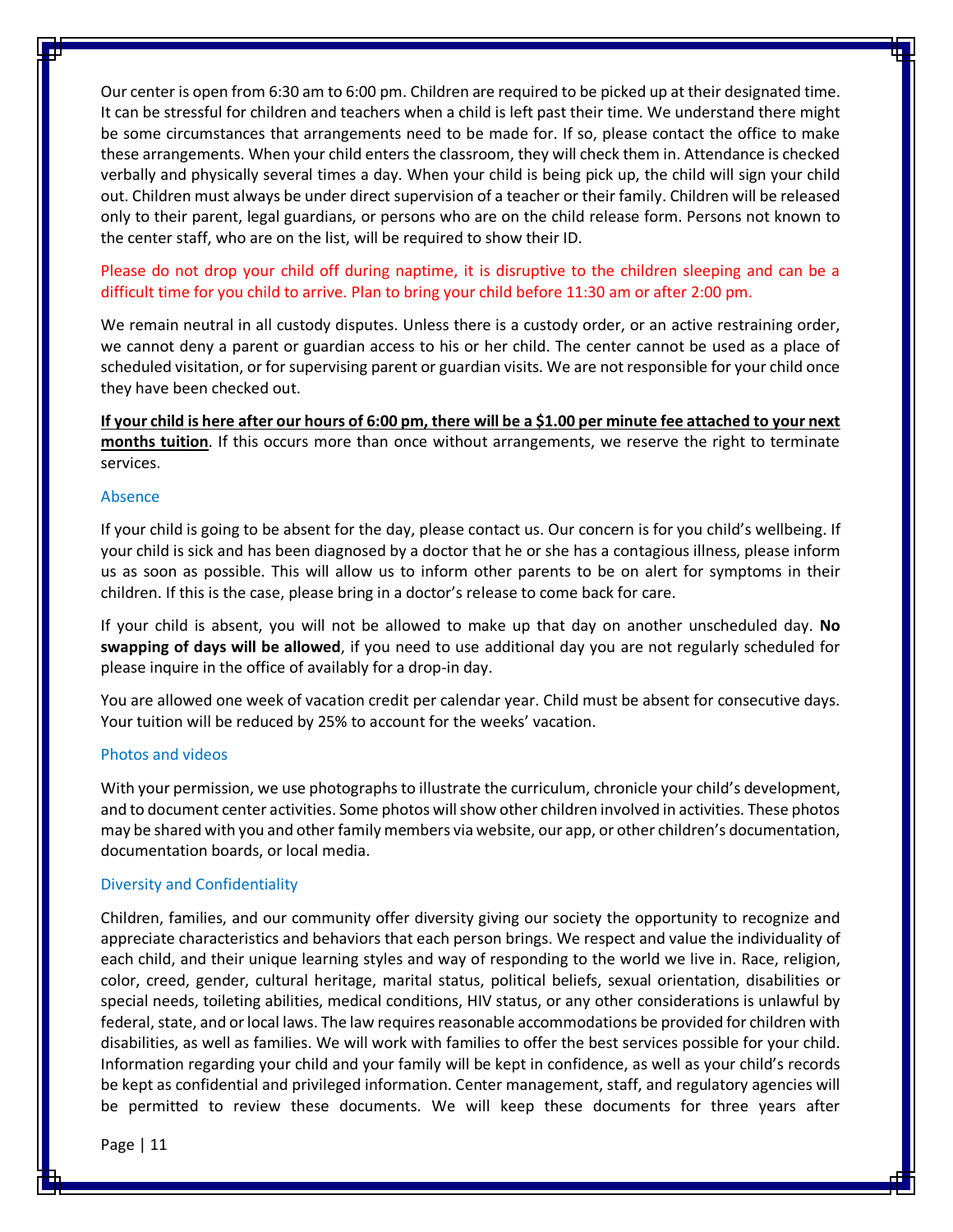disenrollment, in which they will be destroyed and information irretrievable. As parent/guardian, you are entitled to have access to the information of your child's record.

Regulatory agencies will be reviewing your child's records to ensure that we are following state regulations. State regulations are available for all families to review.

There are times that childcare providers and professionals that are not part of our center may come in for observations.

As part of our hiring process, our applicants are given the opportunity to observe in classrooms. Confidentiality will be continued to be maintained, and these individuals will be supervised by staff.

#### Babysitting by Staff

If you should hire any center employee to babysit, it must be outside the premises and with an understanding that such arrangements and payment for services are solely between you and that staff member. Young at Heart Early Learning Center will not be held liable for any such arrangements.

#### Suspending or Discontinuing Care

We are committed to accommodating children and their families within reason. There are unfortunately, times when we are not necessarily the best fit and warrants the need to have the child and family find a more suitable setting for care. If a child appears to be a danger to one's self or to others by participating in any unsafe way, or healthcare professionals have deemed that large group care is not in the best interest of the child, it will be necessary to look into other arrangements. Services will be discontinued if a family fails to abide by center policies or licensing regulations, a family demanding services that are not provided to other children, or is physically or verbally inappropriate with staff, children, or any visitors.

#### Family Behavior

If staff suspect that any person picking up a child is under the influence of drugs or alcohol is physically or emotionally impaired in any way, we may contact law enforcement to intervene.

We expect parents and other adults who are in our facility to act in an appropriate way around the children that we care for. This includes no foul language, keeping tones appropriate, and low voices.

#### Safety of our Center

To help maintain the safety of your child, we do not permit firearms, explosive devices, and other weapons. Families that are not law enforcement are required to secure their weapons in their vehicle prior to entering the building.